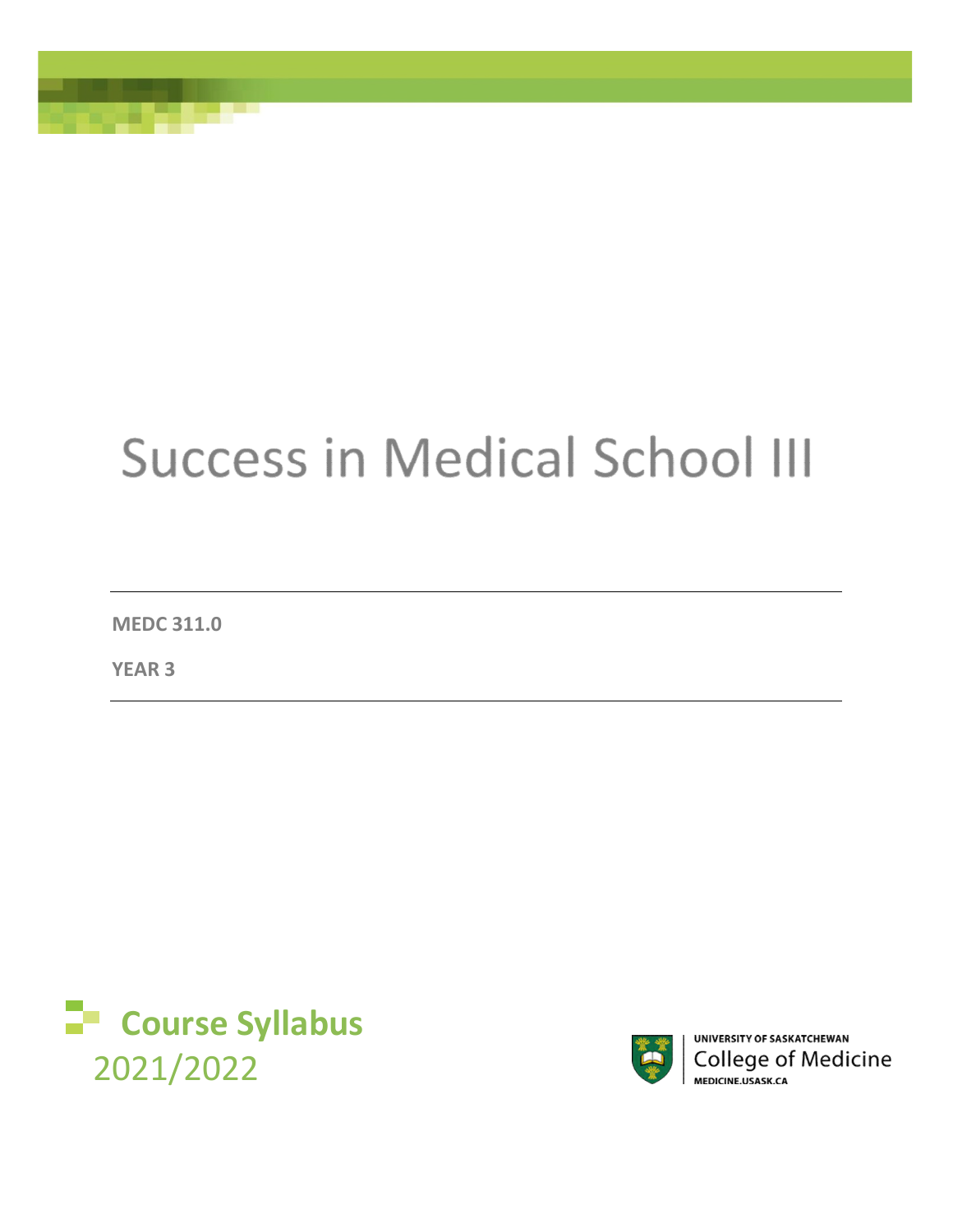*As we gather here today, we acknowledge we are on Treaty Six Territory and the Homeland of the Métis. We pay our respect to the First Nation and Métis ancestors of this place and reaffirm our relationship with one another. We recognize that in the course of your studies you will spend time learning in other traditional territories and Métis homelands. We wish you safe, productive and respectful encounters in these places.*

# **MEDC 311 Success in Medical School III – Course Overview**

*The Covid-19 pandemic has caused significant changes to delivery of medical curriculum. We are planning to include in-person educational experiences, where possible, during the 2021-22 Fall Term. However, due to pandemic circumstances, the College of Medicine undergraduate education program may need to:* 

- *Modify curriculum content delivery outside of usual procedures and at short notice.*
- *Modify Course assessments which may need to be changed to a different format, or to have different weighting from that outlined in the syllabus.*

*As information becomes available, we will provide updates to students on any changes relating to content originally outlined in the syllabus.* 

**If you are on campus at any time, ensure you know what is required and expected of you:** One of the critical lessons learned in dealing with COVID-19 is knowing that situations can change and we must be flexible and ready to adjust our safety protocols. Instead of listing all of the relevant information in your course outline, the university has create[d a webpage](https://covid19.usask.ca/students.php#Oncampusessentials) where all up-to-date information around returning to campus is listed. You are responsible for regularly checking the health and safety guidelines <https://covid19.usask.ca/about/safety.php#Expectations>and knowing what is expected of you throughout the fall term. The College of Medicine has specific COVID protocols that are also important for you to be aware of and follow on the [College of Medicine website.](https://medicine.usask.ca/students/covid19.php)

# **COURSE DESCRIPTION**

Clerkship is unlike the rest of medical school in that it consists mostly of "on-the-job training". Many students have expressed anxiety around the increased responsibility and knowledge expected of them. This course was developed as a way to bridge between the first two years of the program and the clerkship years.

Completion of this course will contribute to attaining elements of the overall undergraduate program objectives [\(Program Learning Objectives\).](https://medicine.usask.ca/students/undergraduate/curriculum-schedules-objectives.php)

# **OVERALL COURSE OBJECTIVES**

By the completion of this course, students will be expected to:

# Medical Expert

- 1. Demonstrate basic clinical skills.
- 2. Successfully complete ACLS (Advanced Cardiac Life Support).
- 3. Demonstrate proficiency in basic procedural skills.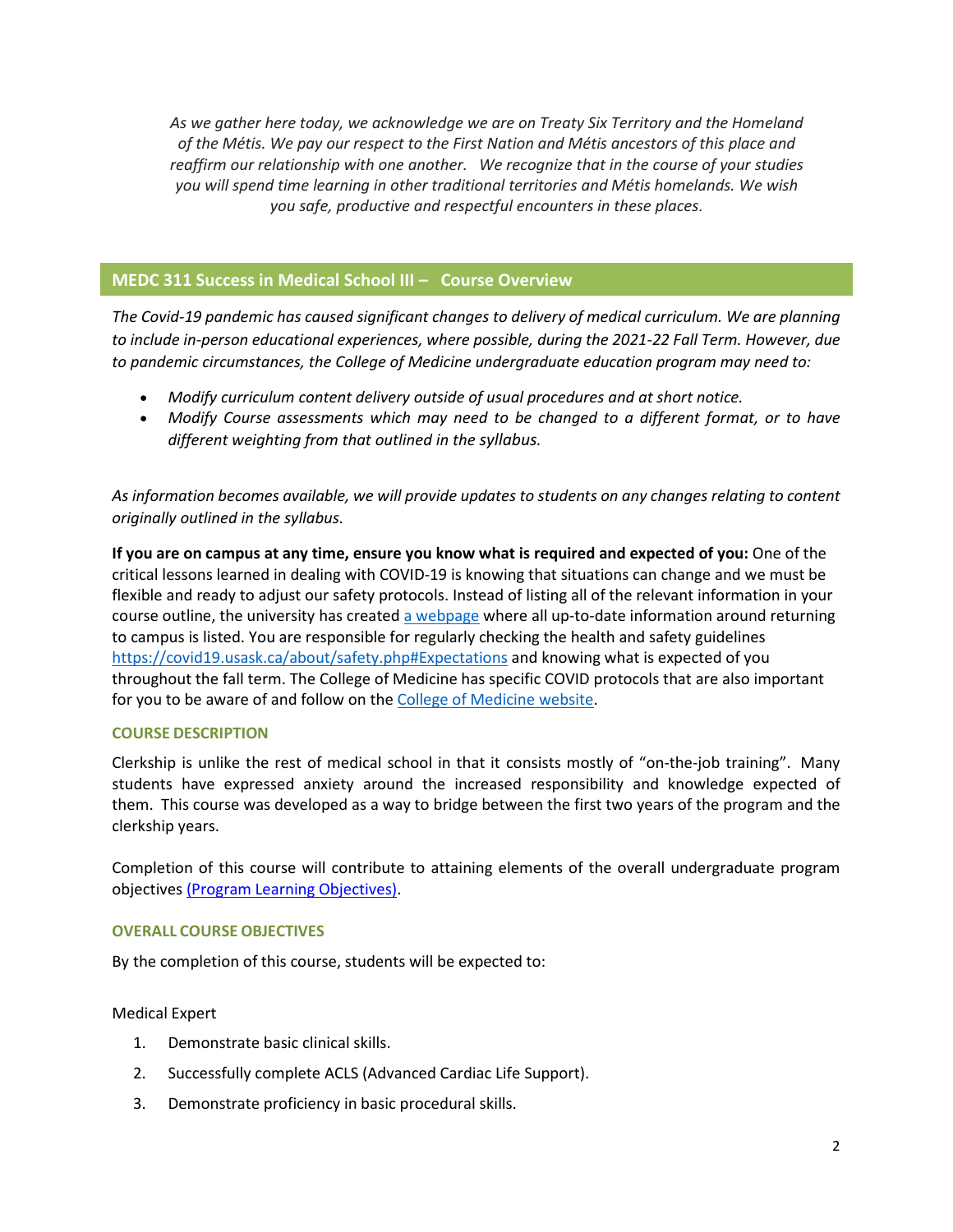4. Describe practices to optimize safety in the clinical workplace.

# Communicator

- 1. Compose clear, accurate, and appropriate records.
- 2. Communicate effectively with the health care team.
- 3. Communicate information about clinical encounters using the SBAR (situation, background, assessment, and recommendation) Technique.

# Collaborator

1. Collaborate as part of an interdisciplinary team.

# Leader

- 1. Demonstrate proficiency in using electronic health records.
- 2. Recognize different strategies for career planning.

# Professional

- 1. Demonstrate appropriate professionalism, such as respect for patients and health team personnel, timeliness, dress, honesty, and integrity.
- 2. Recognize and abide by the expectations of the health authority and clinical setting in which they will be working.
- 3. Develop skills to balance person well-being with academic and workplace demands.
- 4. Demonstrate sound ethical and legal reasoning ability in the context of current local and national issues.

Information on literal descriptors for grading in the College of Medicine at the University of Saskatchewan can be found in the [Pre-Clerkship Student Information Guide](https://medicine.usask.ca/documents/ugme/syllabi/student-guide-to-pre-clerkship.pdf) – Student Assessment Section

More information on the Academic Courses Policy on course delivery, examinations and assessment of student learning can be found at: [http://policies.usask.ca/policies/academic-affairs/academic](http://policies.usask.ca/policies/academic-affairs/academic-courses.php)[courses.php](http://policies.usask.ca/policies/academic-affairs/academic-courses.php) NOTE: The College of Medicine a specific policies and procedures for course delivery, exams and assessment that can found on the [Policies, Procedures and Forms](https://medicine.usask.ca/students/undergraduate/policies.php) page of the College of Medicine website.

The University of Saskatchewan Learning Charter is intended to define aspirations about the learning experience that the University aims to provide, and the roles to be played in realizing these aspirations by students, instructors and the institution. A copy of the Learning Charter can be found at: [www.usask.ca/university\\_secretary/LearningCharter.pdf](http://www.usask.ca/university_secretary/LearningCharter.pdf)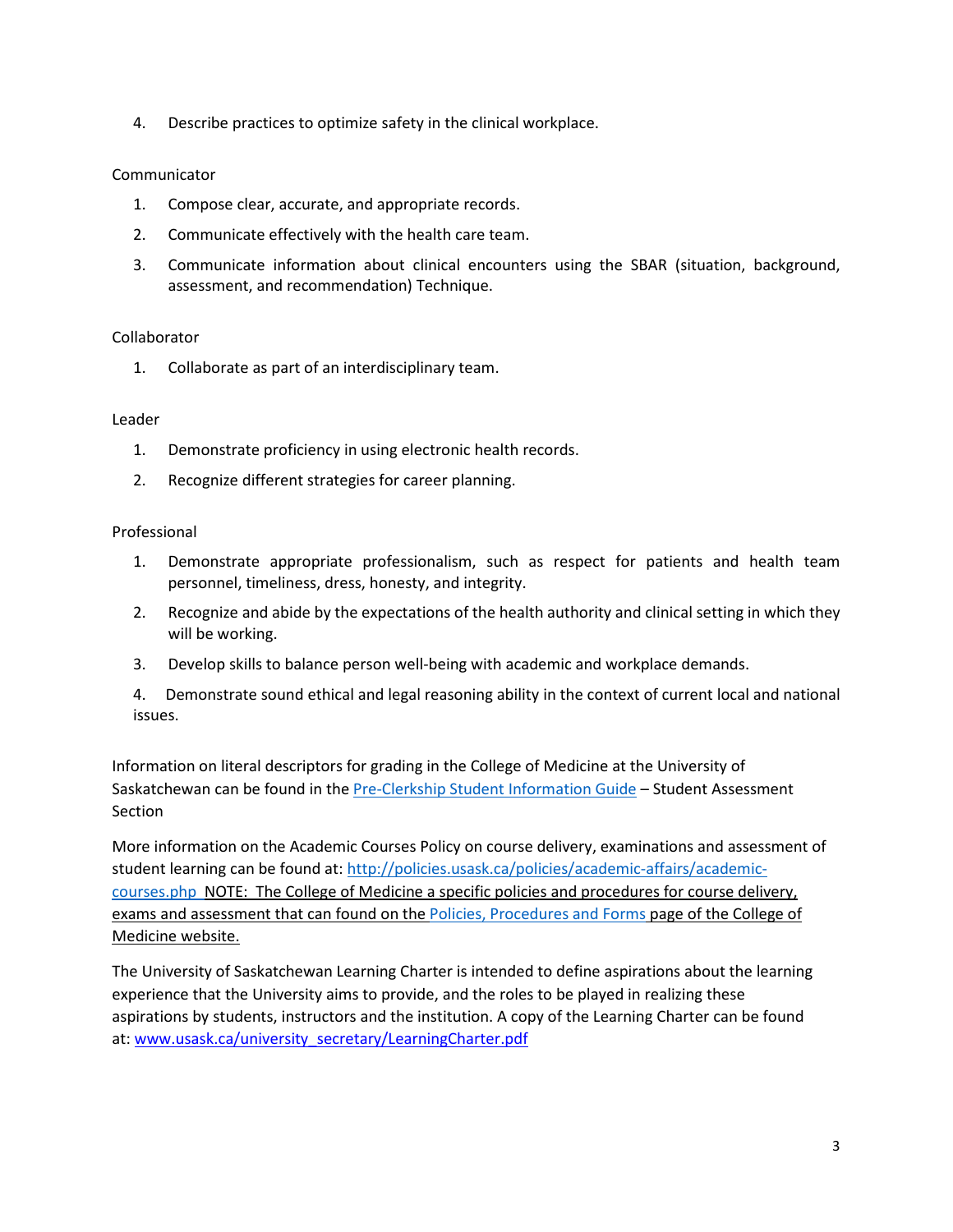# **COURSE CONTACTS**

Course Director: Dr. Schaana Van De Kamp – [schaana.v@usask.ca](mailto:schaana.v@usask.ca) (306) 966-5354 Year 3 Coordinator (Regina): Dr. Joelle McBain – [mcbainjoe@me.com](mailto:mcbainjoe@me.com) (306) 766-4890 Procedural Skills Module Director: Dr. Di Naidu – [di.naidu@usask.ca](mailto:di.naidu@usask.ca)

# Administrative Coordinators

Saskatoon Site: Tamara Hominuke – [tamara.hominuke@usask.ca](mailto:tamara.hominuke@usask.ca) (306) 966-6946 fax (306) 966-2601 Regina Site: Annie Ethier – [annie.ethier@usask.ca](mailto:annie.ethier@usask.ca) (306) 766-4890 fax (306) 766-4833 Prince Albert Site: Nicole Toutant [– nicole.toutant@usask.ca](mailto:nicole.toutant@usask.ca) (306) 765-6787 fax (306) 765-6783

# Administrative Assistants

Saskatoon Site: Tami Golding - [tami.golding@usask.ca](mailto:tami.golding@usask.ca) (306) 966-8828 fax (306) 966-2601

Regina Site: Jeanette Bellavanc[e – jeanette.bellavance@saskhealthauthority.ca](mailto:%E2%80%93%20jeanette.bellavance@saskhealthauthority.ca) (306) 766-0558 fax (306) 766-0538

Website: <http://medicine.usask.ca/index/php>

# **COURSE SCHEDULE**

Please see One45 for the updated schedule at each site.

All learning objectives (course, module, and session) can be accessed on the College of Medicine/Curriculum website under the appropriate year and course. A print version is also available. Please access the link below for the most current objectives.

[https://share.usask.ca/medicine/One45/kbase/Curriculum.aspx](https://share.usask.ca/medicine/one45/kbase/Curriculum.aspx)

#### **INDEPENDENT LEARNING**

Please note, students are encouraged and expected to enhance and expand their knowledge through self-directed learning. This can be done through an identification, analysis and synthesis of credible information sources, a sharing of knowledge with peers and/or instructors, an application of new knowledge, and seeking out feedback from their peers and instructors regarding their new knowledge and skills.

#### **COURSE DELIVERY**

This course will include the following:

- Group lectures video conferenced to all sites.
- Group lectures specific to each site.
- Clinical, procedural skills, and ACLS delivered in a simulation environment.
- Online learning activities.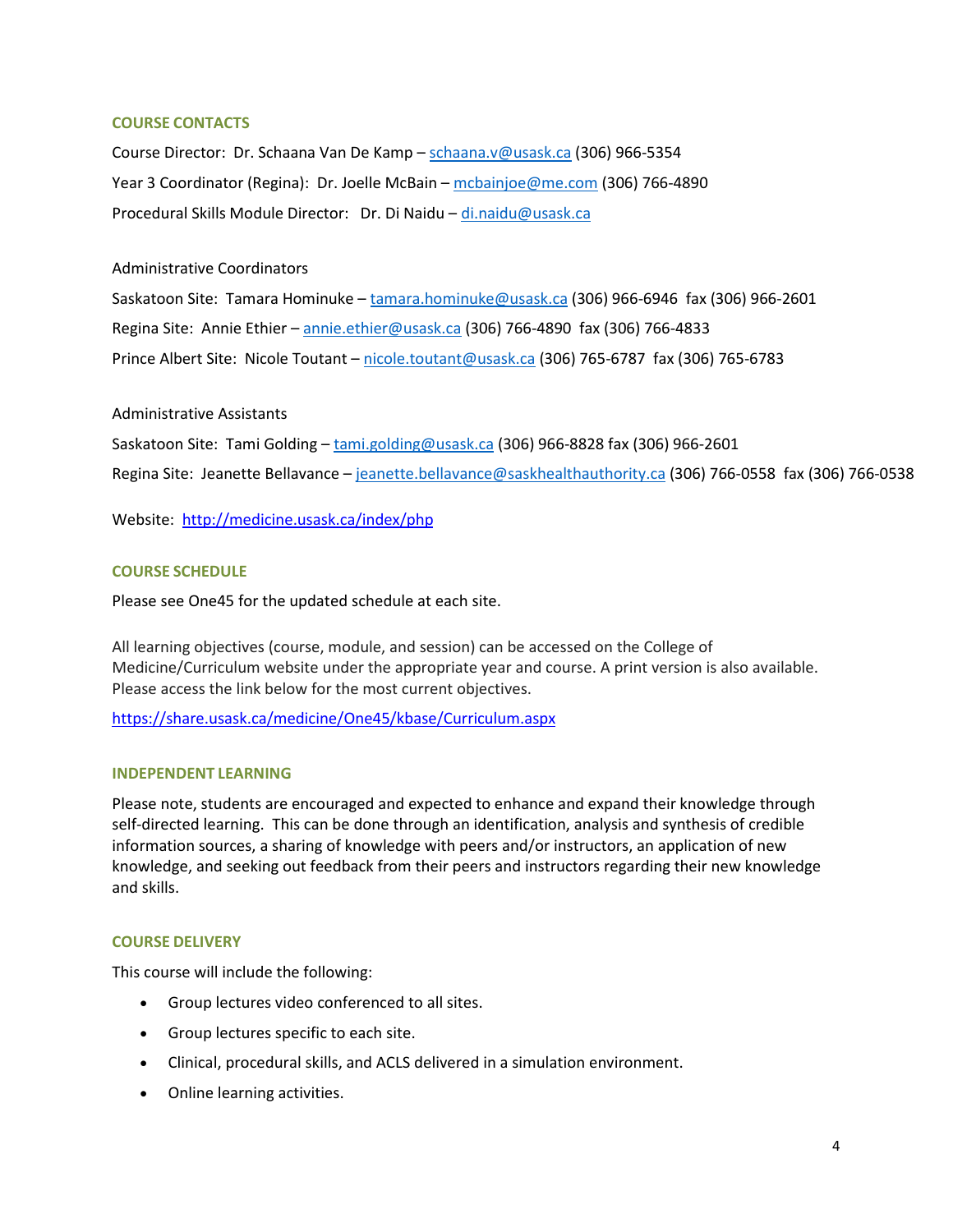#### **COURSE MATERIAL ACCESS**

All required material will be made available to the students either on-line (One45, or Canvas), or within the course itself.

#### **MEDICAL INSTRUMENTS**

A stethoscope is required. All other instruments will be provided.

# **COURSE ASSESSMENT OVERVIEW**

This course is entirely based on a Pass/Fail approach to assessment, which will be based on attendance, engagement in course activities, and completion of mandatory components.

The students will be given formative assessments on all clinical and procedural skills. Professionalism will be a component of assessment in this course.

| <b>Module</b>                                           | Component                                                 | <b>Successful Completion</b>                                              |
|---------------------------------------------------------|-----------------------------------------------------------|---------------------------------------------------------------------------|
| Orientation and<br>Professionalism                      | Attendance at all sessions                                | Completion*                                                               |
|                                                         | SHA Online Privacy Module Quiz                            | Pass with 100%                                                            |
| <b>Wellness and Safety</b>                              | Attendance at all sessions                                | Completion*<br>Formative feedback in some sessions                        |
|                                                         | WHMIS online recertification                              | Completion*                                                               |
|                                                         | WAVE online module                                        | Completion*                                                               |
| Career Advising and<br>Mentorship                       | Attendance at mandatory sessions<br>(identified in One45) | Completion*                                                               |
| <b>Clinical and Procedural</b><br><b>Skills</b>         | Attendance at all sessions                                | Completion*<br>Formative feedback in session                              |
|                                                         | <b>Advanced Cardiac Life Support</b>                      | Completion*                                                               |
| <b>Communication Skills for</b><br><b>Clinical Care</b> | Attendance at all sessions                                | Completion*<br>Formative feedback in session                              |
| <b>Ethics Discussion Forum</b>                          | Participation in all forums and<br>achievement competency | Competency as by achieving<br>sufficient competency points (see<br>below) |

\* Completion - attendance at all mandatory sessions or completion of required activities as outlined in the requirements below.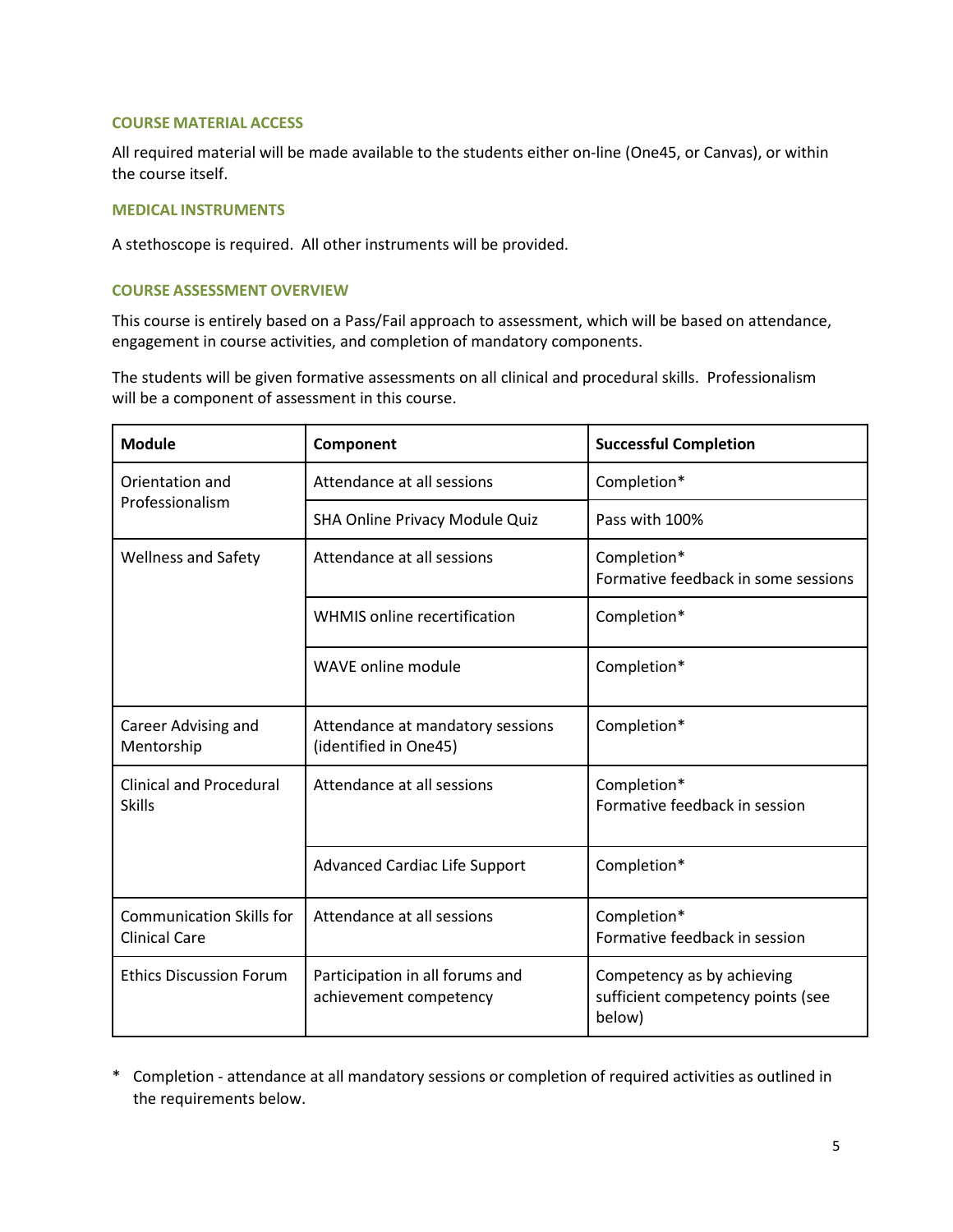## **ASSESSMENT COMPONENTS**

| Assessment #1: | SHA Privacy Online Post-video Quiz                                                                                                                                                                                    |  |
|----------------|-----------------------------------------------------------------------------------------------------------------------------------------------------------------------------------------------------------------------|--|
| Due Date:      | Wed Aug 4, 2021 by 23:59.                                                                                                                                                                                             |  |
| Description:   | Students must achieve 100% on the quiz in order to pass. Please note, this quiz allows<br>multiple attempts.                                                                                                          |  |
| Assessment #2: | Workplace Assessment Violence Education (WAVE) online module                                                                                                                                                          |  |
| Due Date:      | Final day of the first clinical block (Sunday September 12, 2021 by 23:59).                                                                                                                                           |  |
| Description:   | Certificate of completion must be submitted to the Course Administrative Coordinator<br>(see contacts above) at the student's site (either electronically or on paper).                                               |  |
| Assessment #3: | Workplace Hazardous Materials Information System (WHMIS) online recertification                                                                                                                                       |  |
| Due Date:      | Wednesday, December 1, 2021 by 23:59.                                                                                                                                                                                 |  |
| Description:   | Certificate of completion must be submitted to the Course Administrative Coordinator<br>(see contacts above) at the student's site (either electronically or on paper).                                               |  |
| Assessment #4: | <b>Ethics Discussion Forums</b>                                                                                                                                                                                       |  |
|                | Students will participate in three discussion forums throughout the year that address<br>ethical issues relevant to the Saskatchewan context.                                                                         |  |
| Due Dates:     | Time frame and due dates for each discussion forum are:                                                                                                                                                               |  |
|                | Discussion Forum 1: Opens September 1 - Closes November 30 at 23:59                                                                                                                                                   |  |
|                | Discussion Forum 2: Opens December 1 - Closes February 28 at 23:59                                                                                                                                                    |  |
|                | Discussion Forum 3: Opens March 1 - Closes May 31 at 23:59                                                                                                                                                            |  |
| Description:   | Students must participate in all three discussion forums and will be graded using a<br>competency grading rubric posted in Canvas. Students will need to accrue 11/15<br>competency points to pass the ethics module. |  |

# **RUBRICS**

Where applicable, rubrics for all assignments will be posted on One45 for the relevant session. For those assignments submitted via Canvas they are also posted in Canvas. In the event of a discrepancy between the two versions, that posted on Canvas shall be taken to be correct.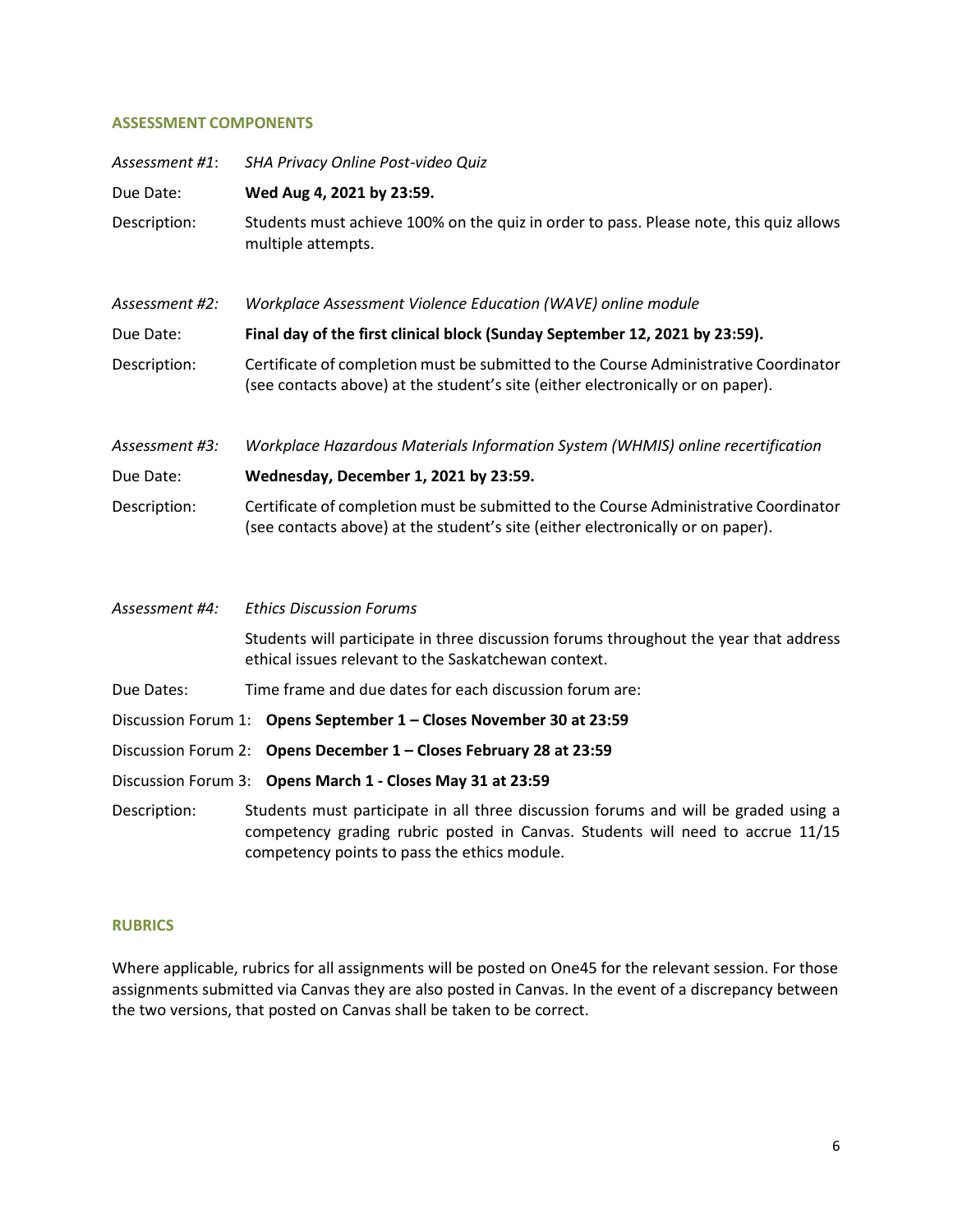#### **MIDTERM AND FINAL EXAMINATION SCHEDULING**

Midterm and final examinations must be written on the date scheduled.

Students should avoid making prior travel, employment, or other commitments for in-term exams and final exams. If a student is unable to write an exam through no fault of their own for medical or other valid reasons, they should refer to the College of Medicine [Deferred Exam policy and procedure.](https://medicine.usask.ca/policies/deferred-exams.php)

#### **COURSE POLICY FOR SUCCESSFUL COMPLETION AND REMEDIATION**

For successful course completion for the purposes of promotion, a student must complete all course components and attend all sessions. Students with significant professionalism concerns may also be deemed unsuccessful in the course on the basis of unprofessional conduct. A student will be required to remediate until competencies are met. A student who does not meet the competency expectations for the ethics module assessments may be offered one opportunity for remediation and completion of a supplemental assessment. If a student is unsuccessful on their supplemental assessment, they will be considered unsuccessful in the SiMS III course.

Students who are unsuccessful in this course are at risk of being unsuccessful in Year 3 as per the Clerkship Promotion Standards. Students not promoted based on being unsuccessful in this course will receive a "Fail" on their transcripts for this course.

The implications of failing to successfully complete course components will be adjudicated by the Clerkship Committee and a final decision to grant remediation/supplemental work and determination of promotion outcomes will be determined by the Student Academic Management Committee (SAMC).

#### **ATTENDANCE EXPECTATIONS**

All sessions are mandatory.

Unexplained absences will be treated seriously and will result in a discussion and documentation as per the Procedures for Concerns with Medical Student Professional Behaviour. These absences may be reflected in the final grade and may constitute grounds for failure of the course, even if the student has passed other assessments. Students should contact the UGME as soon as possible if an absence is necessary.

#### **COURSE EVALUATIONS QUALITY IMPROVEMENT**

The following changes reflect course quality review recommendations and student feedback:

In response to a recognized need for enhanced curriculum around privacy and confidentiality an additional session and subsequent quiz on this topic has been introduced.

In the past year, this course received positive feedback from the students. A new innovation this year is the addition of an ethics forum.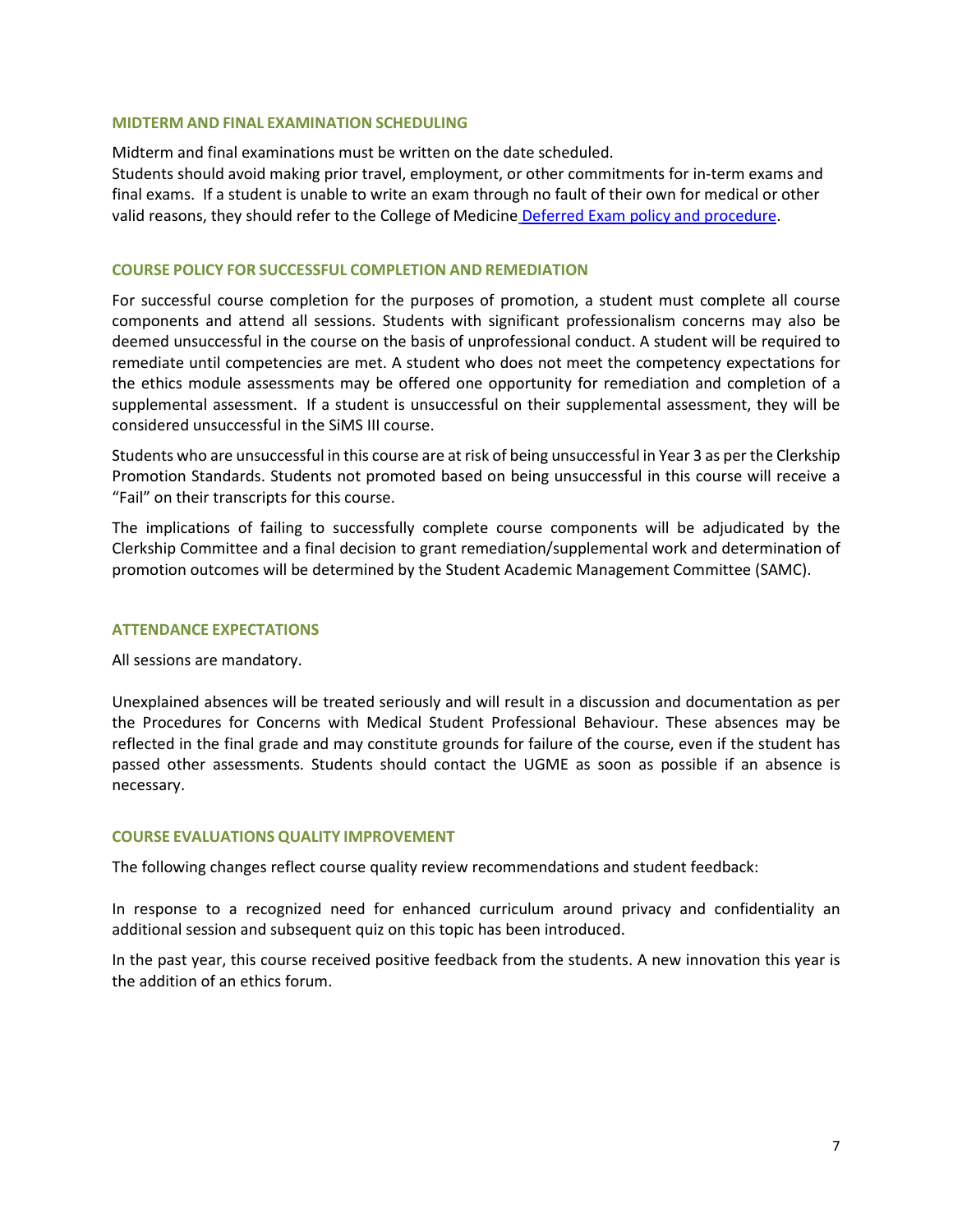# **IMPORTANT GUIDELINES FOR THIS TRANSITION TERM**

During this transition term it is important that we undertake in-person elements of this class safely. In order to do this the university has developed a set of expectations and safety protocols that all students must adhere to if they are to engage in in-person activity.

#### **Throughout the term:**

- **Protect the pack:** Right now, the impact of student choices and activities when not on campus cannot be separated from time spent on campus. In order to "protect the pack", the university is asking all students who are doing in-person work to be mindful and do whatever possible to lower the risk that you will contract COVID-19 and bring it onto campus.
- **Know what is required and expected of you:** One of the critical lessons learned in dealing with COVID-19 is knowing that situations can change and we must be flexible and ready to adjust our safety protocols. Instead of listing all of the relevant information in your course outline, the university has created [a webpage w](https://covid19.usask.ca/students.php#Oncampusessentials)here all up-to-date information around returning to campus is listed. **You are responsible** for **regularly** checking the health and safety guidelines <https://covid19.usask.ca/about/safety.php#Expectations>and knowing what is expected of you throughout the fall term.
- **Follow all guidance:** Students are expected to follow all guidance provided by the University's Pandemic Recovery/Response Team (PRT), College/Department, professors, lab instructors, TAs, and any other staff member involved in the in-person academic program activities (e.g., Protective Services, Safety Resources).
- **Key channels of communication**: If there is a need for the class to pause meeting in-person for a period of time you will be notified. If this occurs, you will be provided with detailed information on what you will need to do in place of the in-person class sessions (e.g., read content posted in Canvas, complete learning activities in Canvas).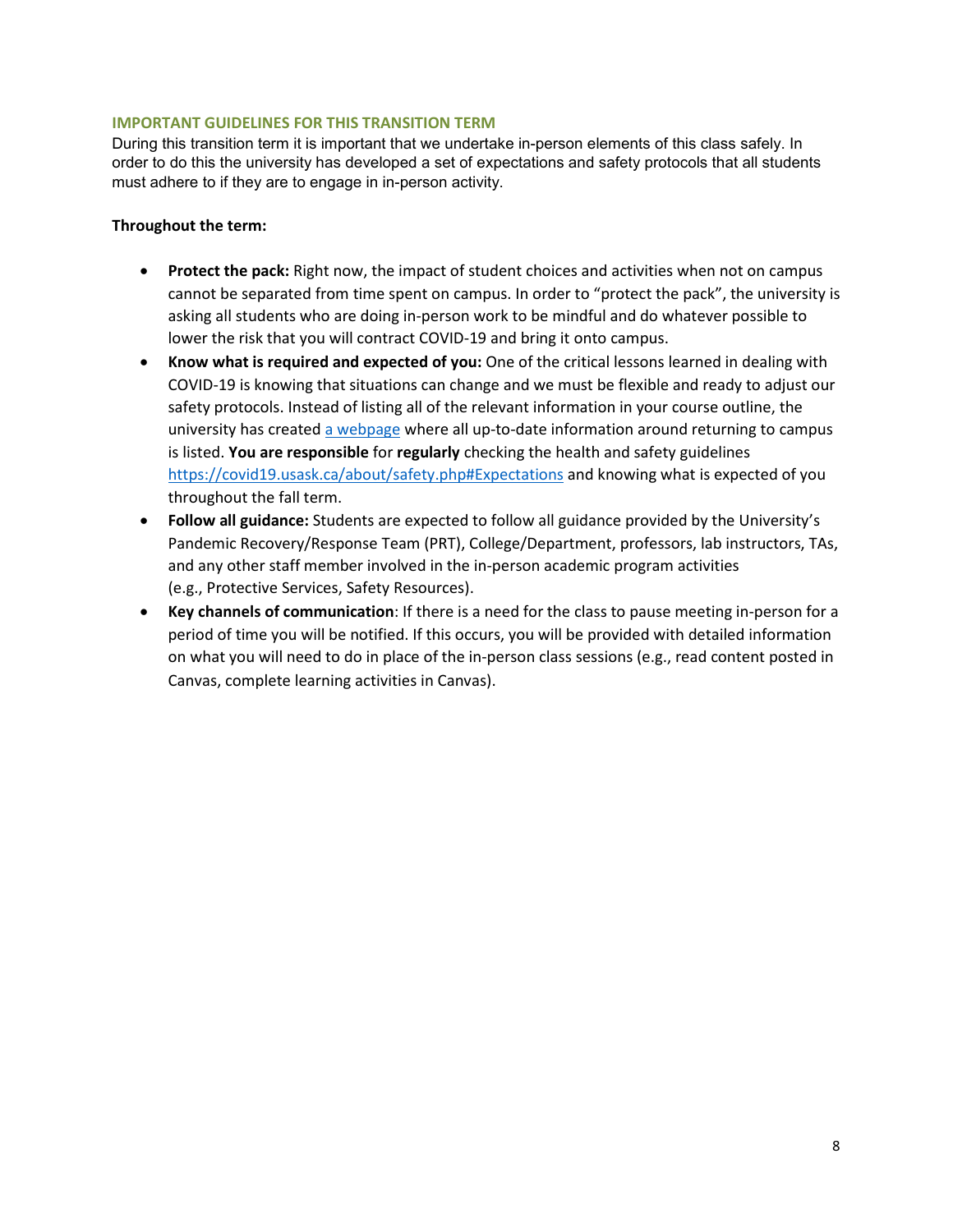#### **COURSE MODULES**

This course is composed of the following modules: Orientation and Professionalism, Wellness and Safety, Career Advising and Mentorship, Clinical and Procedural Skills, Critical Ethics, and Communication Skills for Clinical Care. The modules are designed to focus on various aspects of medical education suited to the level of the student within this year. By the end of this course, students will begin to integrate the information learned in each separate module and apply what was learned throughout the rest of the year.

# **Orientation and Professionalism**

#### **MODULE CONTACTS**

Module Director: Dr. Schaana Van De Kamp – [schaana.v@usask.ca](mailto:schaana.v@usask.ca) – (306) 966-5354

Dr. Joelle McBain – [mcbainjoe@me.com](mailto:mcbainjoe@me.com) – (306) 766-4890

Administrative Coordinator (Saskatoon):

Tamara Hominuke – [tamara.hominuke@usask.ca](mailto:tamara.hominuke@usask.ca) - (306) 966-6946 fax (306) 966-2601

Administrative Coordinator (Regina):

Annie Ethier – [annie.ethier@saskhealthauthority.ca](mailto:annie.ethier@saskhealthauthority.ca) – (306) 766-4890 fax (306) 766-4833

#### **MODULE DESCRIPTION**

This module will provide students with general orientation to the College of Medicine program, the key administrative and support structures, and people within it. It will also provide specific orientation to the policies and procedures relevant to the Undergraduate Medical Program. Additionally, this module will continue to reinforce the concept of professionalism, which is a key concept in professional identity formation. Finally, it will provide orientation to the procedures and policies specific to the district in which the students will be working for the remainder of Clerkship.

#### **MODULE OBJECTIVES**

By the completion of this module, students will be able to:

- 1. Explain undergraduate program policies, processes, structure, schedules and resources.
- 2. Discuss the professional expectations of a medical student.
- 3. Reflect on the development of professional identity as a medical student and as a physician.
- 4. Recognize and abide by the expectations of the Health Authority and Clinical Setting in which they will be working.

#### **MODULE ASSESSMENT**

No summative assessment for orientation and professionalism sessions. P/F based on attendance and successful completion of Privacy quiz (please see Assignments).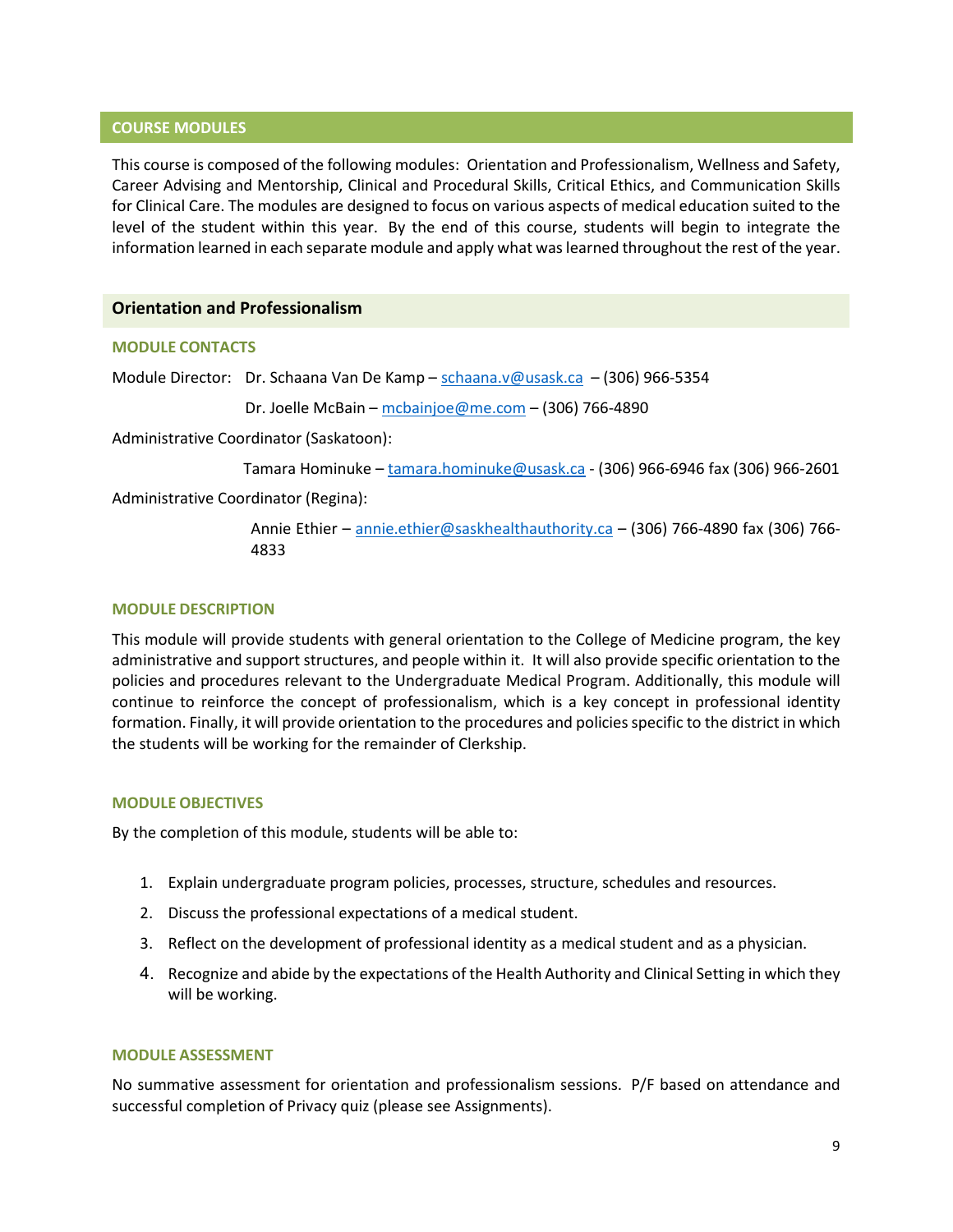#### **Wellness and Safety**

#### **MODULE CONTACTS**

Interim Module Director: Dr. Janna Brusky – [jdb068@usask.ca](mailto:jdb068@usask.ca) 

#### **MODULE DESCRIPTION**

This module will continue to develop the concepts and resources for enabling wellness and resilience. Additionally, different aspects of safety and protection will be discussed and performed including completion of WHMIS recertification and WAVE online module.

#### **MODULE OBJECTIVES**

By the completion of this module, students will be able to:

- 1. Identify resources to support individual health and well-being throughout clerkship and one's career.
- 2. Describe practices to optimize safety in the clinical workplace including infection control, exposure prevention and response, and violence prevention.

#### **MODULE ASSESSMENT**

Formative Feedback associated with relevant sessions. P/F based on assessment. Successful completion of WHMIS recertification and WAVE online module (please see Assignments).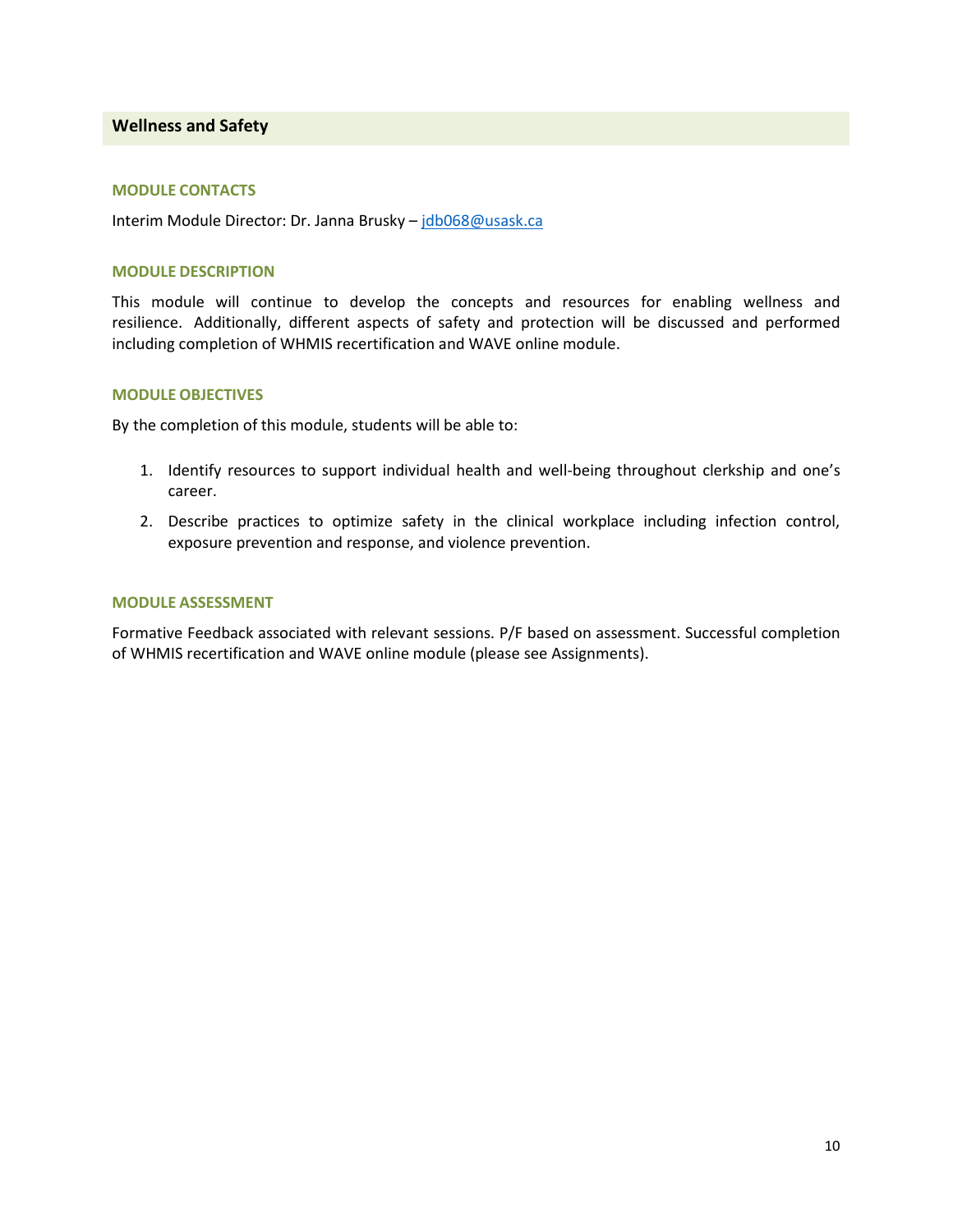# **Career Advising and Mentorship**

#### **MODULE CONTACTS**

Module Director: Office of Career Advising and Mentorship (OCA&M) - Dr. Megan Clark – [megan.clark@usask.ca](mailto:megan.clark@usask.ca) 

Administrative Coordination: Coordinator, Office of Career Advising and Mentorship – Sheldon Moellenbeck - [sheldon.moellenbeck@usask.ca](mailto:sheldon.moellenbeck@usask.ca) (306) 966-6473

Career Advisor (Saskatoon): Dr. Sachin Shah - [med.careeradvising@usask.ca](mailto:med.careeradvising@usask.ca) 

Career Advisor (Saskatoon): Dr. Lee Kolla [– med.careeradvising@usask.ca](mailto:med.careeradvising@usask.ca) 

Career Advisor (Regina): Dr. Megan Clark – [med.careeradvising@usask.ca](mailto:med.careeradvising@usask.ca) 

#### **MODULE DESCRIPTION**

Choosing a career is one of the most important decisions that a medical student will make. The Career Advising Program is designed to assist students in evaluating career options and preparing for residency program applications.

# **MODULE OBJECTIVES**

By the completion of this module, students will be able to:

1. Discuss strategies for the effective planning of electives within the context of career planning

#### **MODULE ASSESSMENT**

No summative assessment. P/F based on attendance.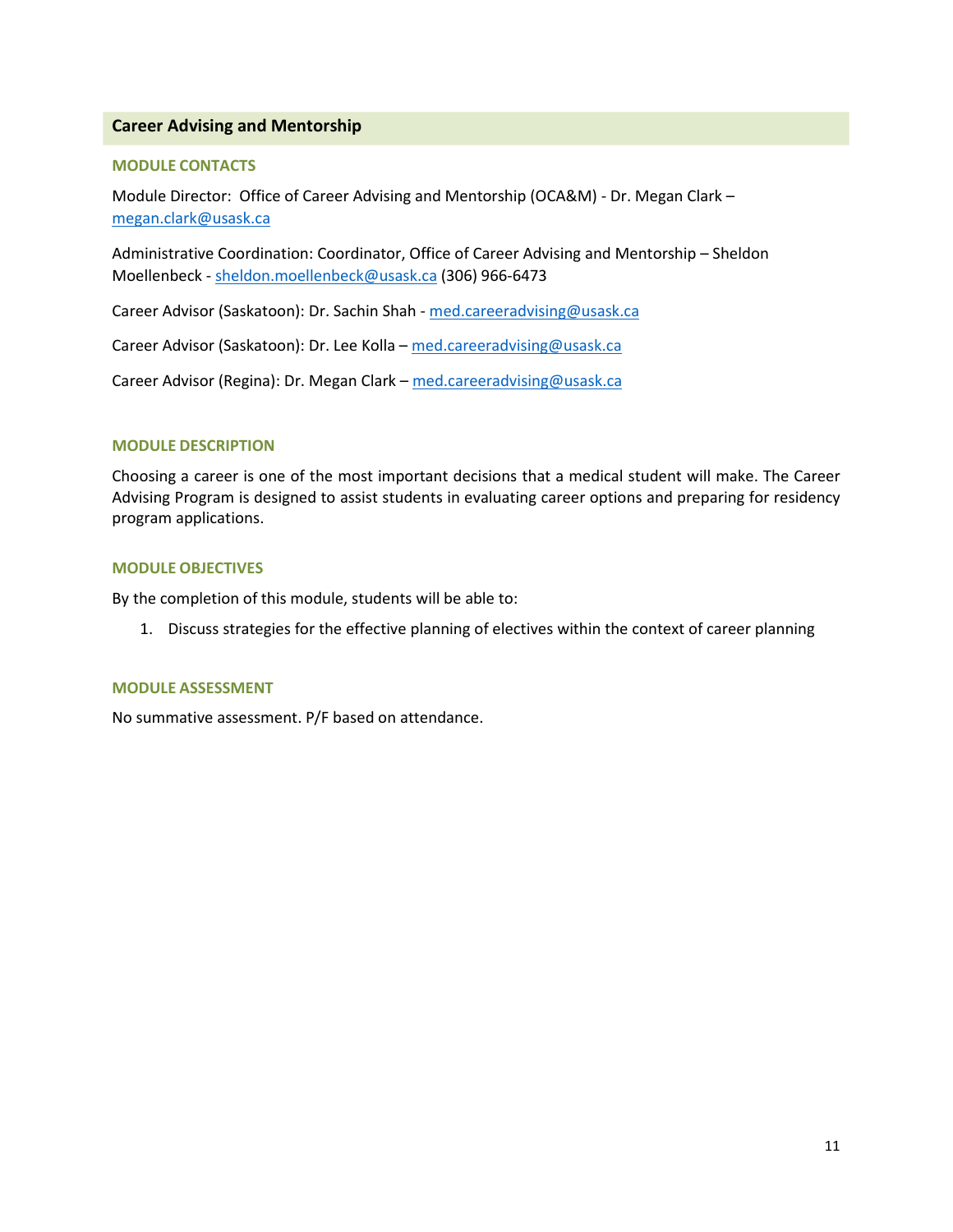# **Clinical and Procedural Skills**

# **MODULE CONTACTS**

Module Director: Dr. Di Naidu – [di.naidu@usask.ca](mailto:di.naidu@usask.ca) – (306) 850-9997

Administrative Coordinator (Saskatoon):

Tamara Hominuke [– tamara.hominuke@usask.ca](mailto:tamara.hominuke@usask.ca) - (306) 966-6946 fax (306) 966-2601

Administrative Coordinator (Regina):

Annie Ethier [– annie.ethier@saskhealthauthority.ca –](mailto:annie.ethier@saskhealthauthority.ca) (306) 766-4890 fax (306) 766-4833

# **MODULE DESCRIPTION**

There is an expectation that by the end of clerkship clerks should be beginning to be somewhat proficient in some clinical and procedural skills. It is recognized that there may have been little opportunity up until this point to practice any of these skills. Additionally, it can be very anxiety provoking attempting a skill for the first time on a live patient. Thus, this module was designed to allow the student to attempt certain clinical and procedural skills in a controlled environment on simulated patients prior to being on the ward and having to perform them on live patients.

# **MODULE OBJECTIVES**

By the completion of this module, students will be able to:

- 1. Demonstrate a selection of physical examination skills and interpretation of findings.
- 2. Successfully complete ACLS (Advanced Cardiac Life Support).
- 3. Demonstrate proficiency in basic procedural skills.

#### **MODULE ASSESSMENT**

Formative Feedback associated with sessions. No summative assessment. P/F based on attendance and successful completion of ACLS.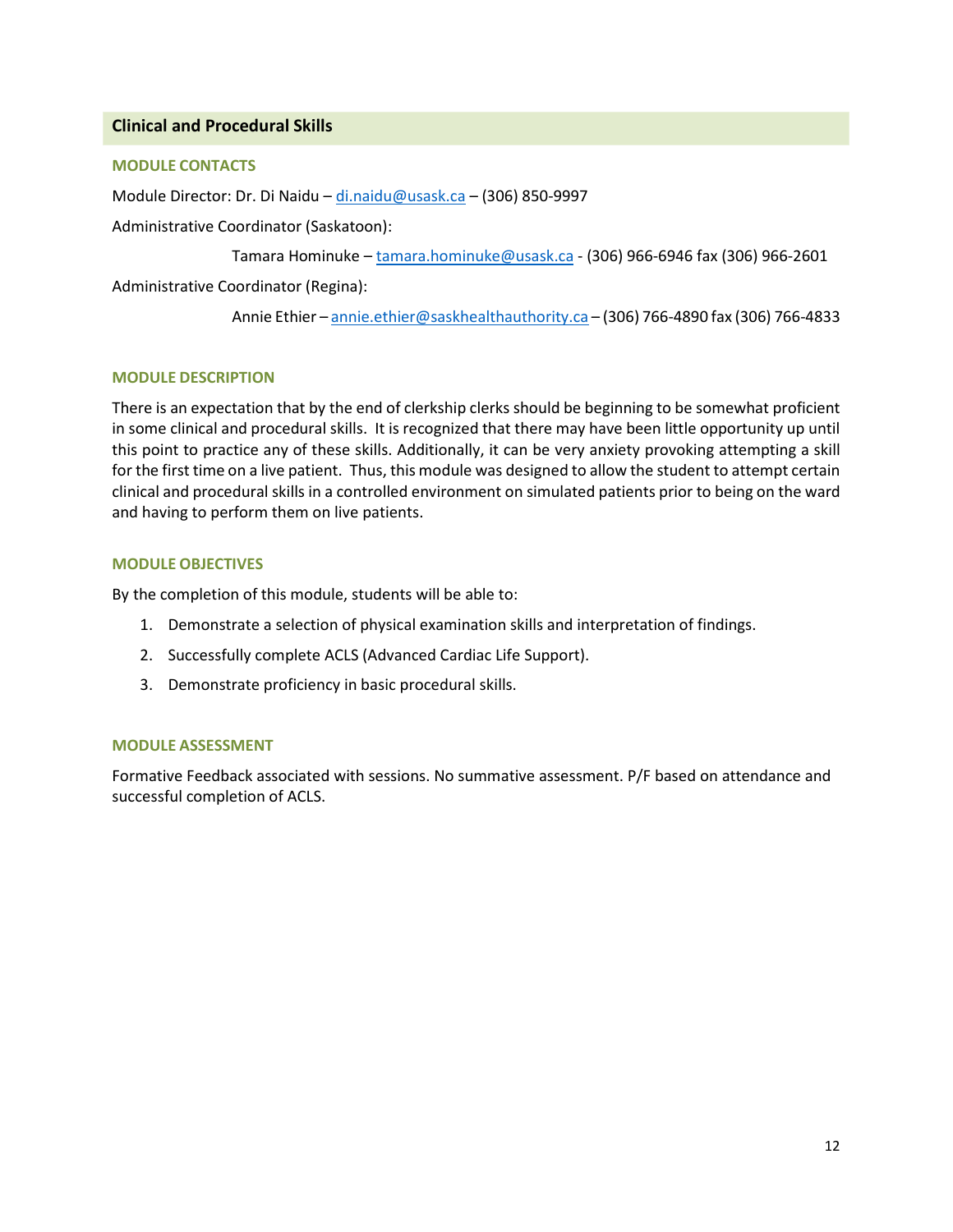# **Communication Skills for Clinical Care**

#### **MODULE CONTACTS**

Director: Dr. Schaana Van De Kamp – [schaana.v@usask.ca](mailto:schaana.v@usask.ca) – (306) 966-5354

Dr. Di Naidu – [di.naidu@usask.ca](mailto:di.naidu@usask.ca) – (306) 850-9997

Administrative Coordinator (Saskatoon):

Tamara Hominuke – [tamara.hominuke@usask.ca](mailto:tamara.hominuke@usask.ca) - (306) 966-6946 fax (306) 966-2601

Administrative Coordinator (Regina):

Annie Ethier – [annie.ethier@saskhealthauthority.ca](mailto:annie.ethier@saskhealthauthority.ca) – (306) 766-4890 fax (306) 766-4833

#### **MODULE DESCRIPTION**

Communication Skills, both verbal and written, are paramount to a successful practice in medicine. This module is designed to augment the communication skills learned in the pre-clerkship years, building specifically on written delivery.

# **MODULE OBJECTIVES**

By the completion of this module, students will be able to:

- 1. Compose clear, accurate, and appropriate records.
- 2. Recognize best practices in writing orders and prescriptions.
- 3. Demonstrate use of the communication tool, SBAR.

# **MODULE ASSESSMENT**

Formative Feedback associated with relevant sessions. No summative assessment. P/F based on attendance.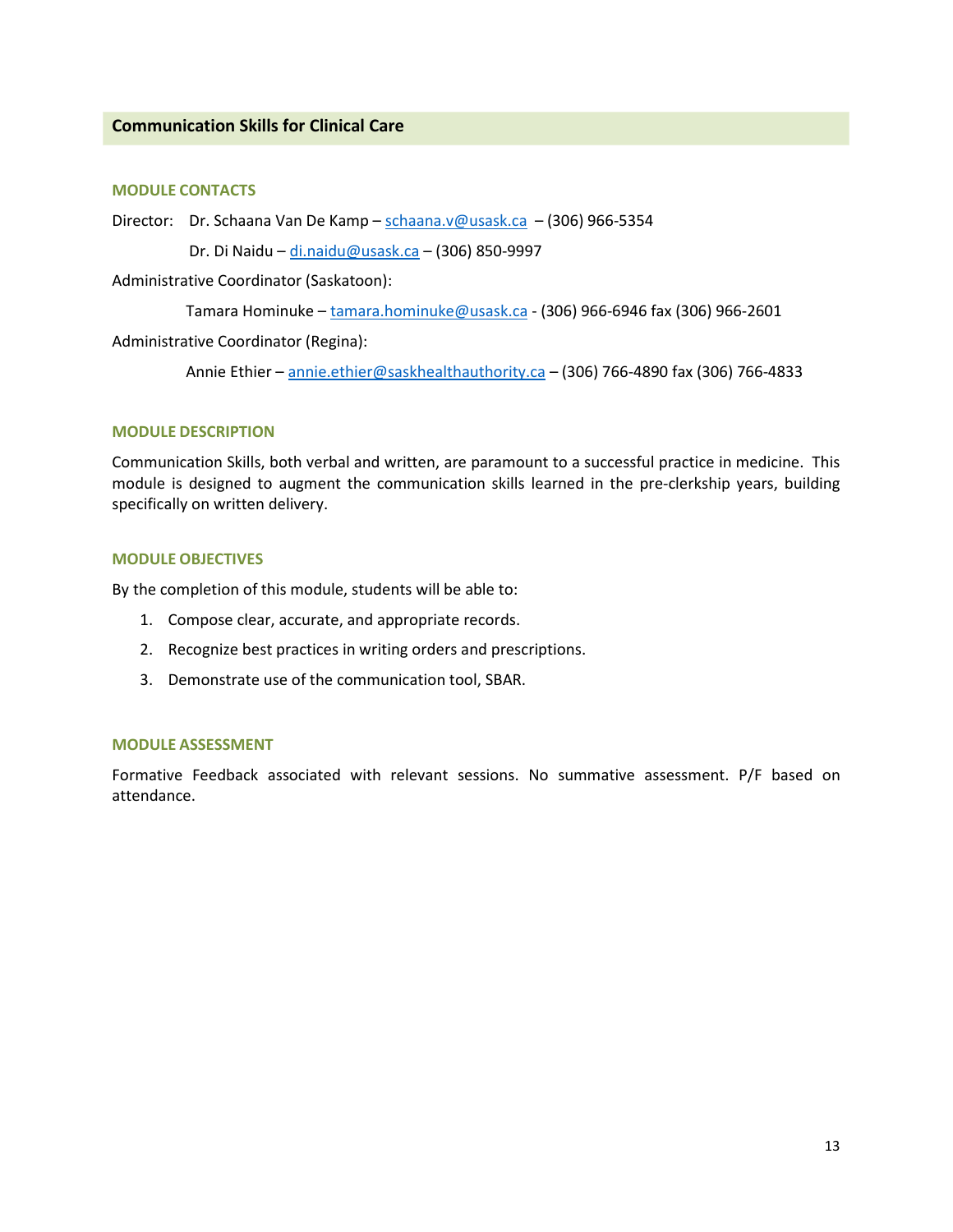# **Ethics**

## **MODULE CONTACTS**

Module Director: Ryan Meneses [– rym482@usask.ca](mailto:rym482@usask.ca) – (306) 491 - 4636

#### **MODULE DESCRIPTION**

This discussion forum is designed to promote critical thinking and reinforce ethical concepts learned in Pre-Clerkship. It is also an opportunity to personally reflect on current topics and to gain insight from peers. Topics will be selected from recent news articles relevant to Saskatchewan.

#### **MODULE OBJECTIVES**

By the completion of this module, students will be able to:

- 1. Explain ethical issues relevant to Saskatchewan.
- 2. Analyze different viewpoints/biases and provide justification for viewpoints.
- 3. Identify causes of ethical issues.
- 4. Recommend reasonable solutions to ethical issues.
- 5. Discuss ethical considerations with peers in a critical and respectful manner

#### **MODULE ASSESSMENT**

Students will participate in three discussion forums throughout the year. Discussion posts will be graded using a competency rubric. Students will need to demonstrate competency 11 times out of 15 to pass the module. Each discussion forum is worth 5 competency points.

Time frame and due dates for each discussion forum: Canvas

**Discussion Forum 1: Opens September 1 – Closes November 30 at 23:59**

**Discussion Forum 2: Opens December 1 – Closes February 28 at 23:59**

#### **Discussion Forum 3: Opens March 1 - Closes May 31 at 23:59**

The discussion forum can be accessed at: Canvas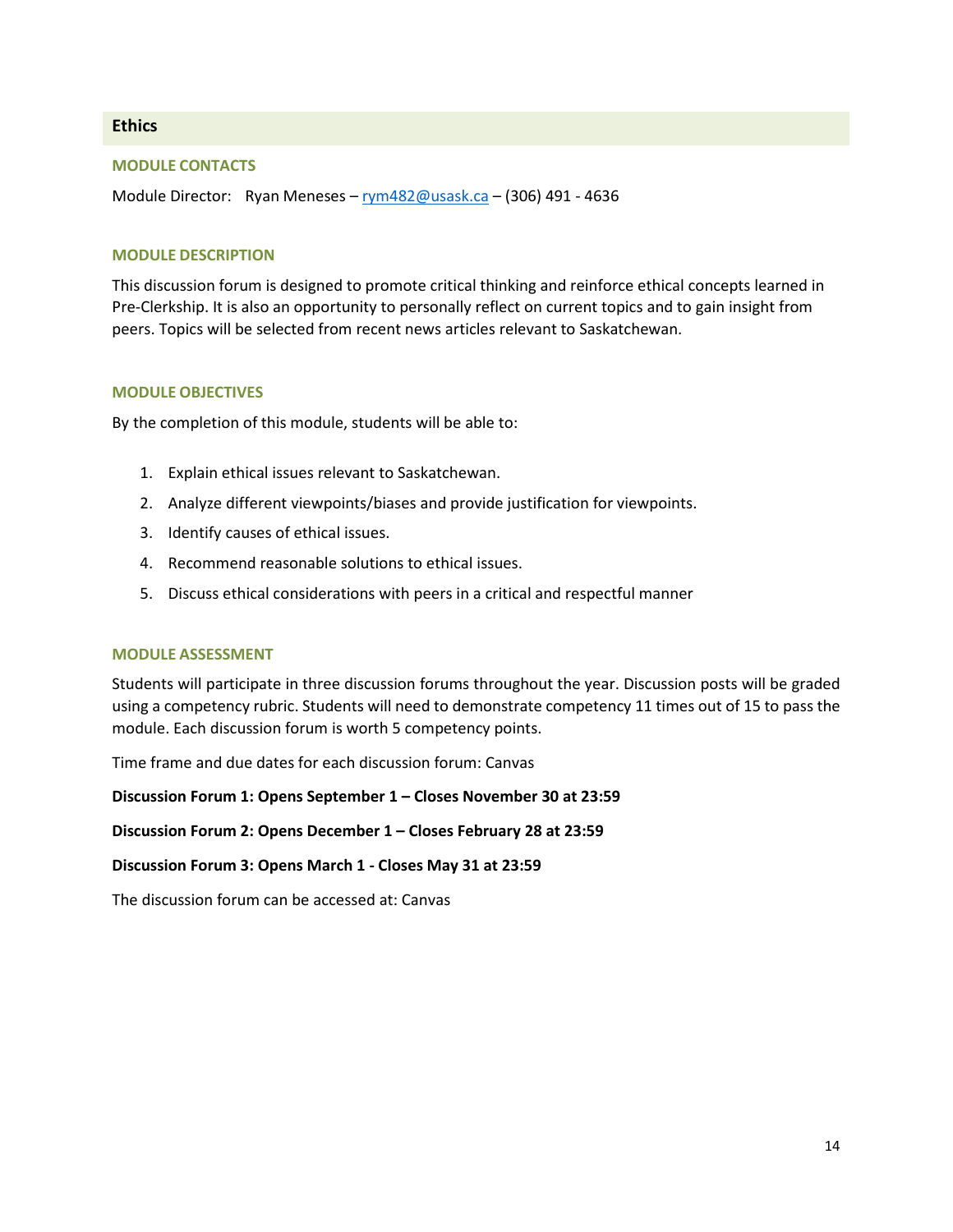# **IMPORTANT AND RELEVANT STUDENT INFORMATION**

The following information is extremely important for your success in medical school. Please refer to the [UGME Policies](http://medicine.usask.ca/students/undergraduate/policies.php) page and the [Student Information Guide](http://medicine.usask.ca/students/undergraduate/curriculum-schedules-objectives.php) for the following policies:

**UGME CONTACT INFORMATION EMAIL COMMUNICATIONS ETHICS AND PROFESSIONALISM PROGRAM EVALUATION GUIDELINES FOR PROVIDING FEEDBACK\ EMERGENCY PROCEDURES MD PROGRAM ATTENDANCE POLICY ASSESSMENT POLICY PROMOTION STANDARDS CONFLICT OF INTEREST NON-INVOLVEMENT OF HEALTH CARE PROVIDERS IN STUDENT ASSESSMENT APPEALS PROCEDURES STUDENT DISCRIMINATION, HARRASSMENT, AND MISTREATMENT PROCEDURE ACCOMMODATION OF STUDENTS WITH DISABILITIES**  TECHNICAL STANDARDS – ESSENTIAL SKILLS AND ABILITIES REQUIRED FOR THE STUDY OF MEDICINE **<https://medicine.usask.ca/policies/com-technical-standards.php#relatedForms>**

**OFFICE OF STUDENT AFFAIRS**

 $\overline{a}$ 

**Where a specific College of Medicine policy or procedure does not exist, the College refers to the U of S Academic Courses Policy at<http://policies.usask.ca/policies/academic-affairs/academic-courses.php>**

# **UNDERGRADUATE MEDICAL EDUCATION ASSIGNMENT SUBMISSION POLICY**

Any assignment submitted after 23:59 SK time on the specified date is deemed late (unless otherwise specified).

All due dates or timelines for assignment submission are published in the student course syllabus<sup>1</sup>.

 $1$  Canvas routinely updates their systems on certain Wednesday evenings. In the event that Canvas is down for scheduled maintenance or due to technical difficulties, assignments are to be submitted by 0900 the following morning.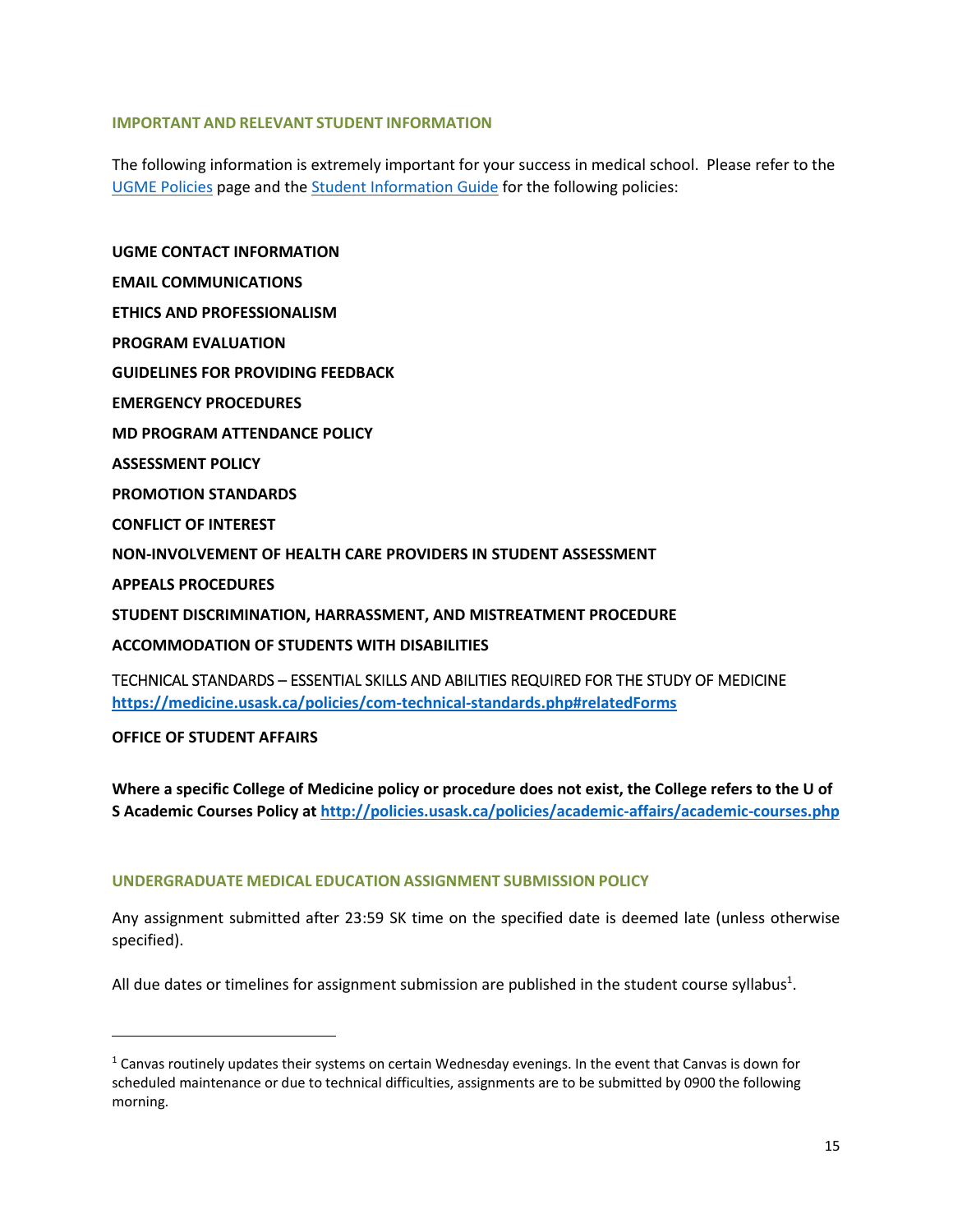A late assignment may still be submitted up to three consecutive calendar days (72 hours) from the original deadline for that assessment. The assignment must be submitted to the appropriate year Administrative Coordinator in Saskatoon, or the Pre-Clerkship Coordinator in Regina for years 1-2. Years 3-4 must submit to the Rotation Coordinator. The student, if submitting a late assignment that is deemed to be at or above the pass mark for that assignment will receive the pass mark for the assignment. If it is assessed as below the pass mark, the student will receive the actual grade assigned for the assignment.

Any late assignments not submitted by 23:59 on the third day will receive a mark of 0%. After this period, all mandatory assignments must still be submitted, or the student will be deemed to be missing a course component, which will result in an incomplete course. Subsequent academic consequences will be determined at the promotions committee meetings.

In addition to the consequences specified herein, students submitting mandatory assignments late should anticipate a meeting to discuss professionalism, which may result in associated documentation.

**All requests for a deferral of an assignment due date must be received a minimum of 72 hours prior to the deadline.** All such requests must be sent to the Course Director or Rotation Coordinator and copied to the relevant Administrative Coordinator. The course director, in consultation with the year chair and appropriate course/module/rotation director will make a final decision and notify the student of the outcome. Exceptional, unforeseen circumstances will be considered on an individual basis as above.

# **CITATION FORMAT**

Unless otherwise specified by the course or module director, the expected citation format is that of the International Committee of Medical Journal Editors (ICMJE). Examples of this citation format are available at [www.nlm.nih.gov/bsd/uniform\\_requirements.html](http://www.nlm.nih.gov/bsd/uniform_requirements.html)

# **PROFESSIONALISM**

Students can be deemed unsuccessful on any course assessment for not achieving course expectations of professionalism. This would include, but is not limited to, any unapproved absences from a mandatory session, and/or submission of late assignments. Students failing to meet professional expectations in the course should anticipate a meeting with the Module/Course Directors and/or Year Chair to discuss the concern, which may result in associated documentation. For further information on professionalism, please refer to the UGME Procedures for Concerns with Medical Student Professional Behavior. <http://medicine.usask.ca/policies/professionalism-standard-operating-procedure.php>

# **RECORDING OF THE LECTURES**

Most lectures will be recorded and posted to the course Blackboard site under Course Materials. However, each lecturer reserves the right to choose whether or not their lectures will be recorded. Lecture recordings are not intended to be a replacement for attending the session but rather to enhance understanding of the concepts.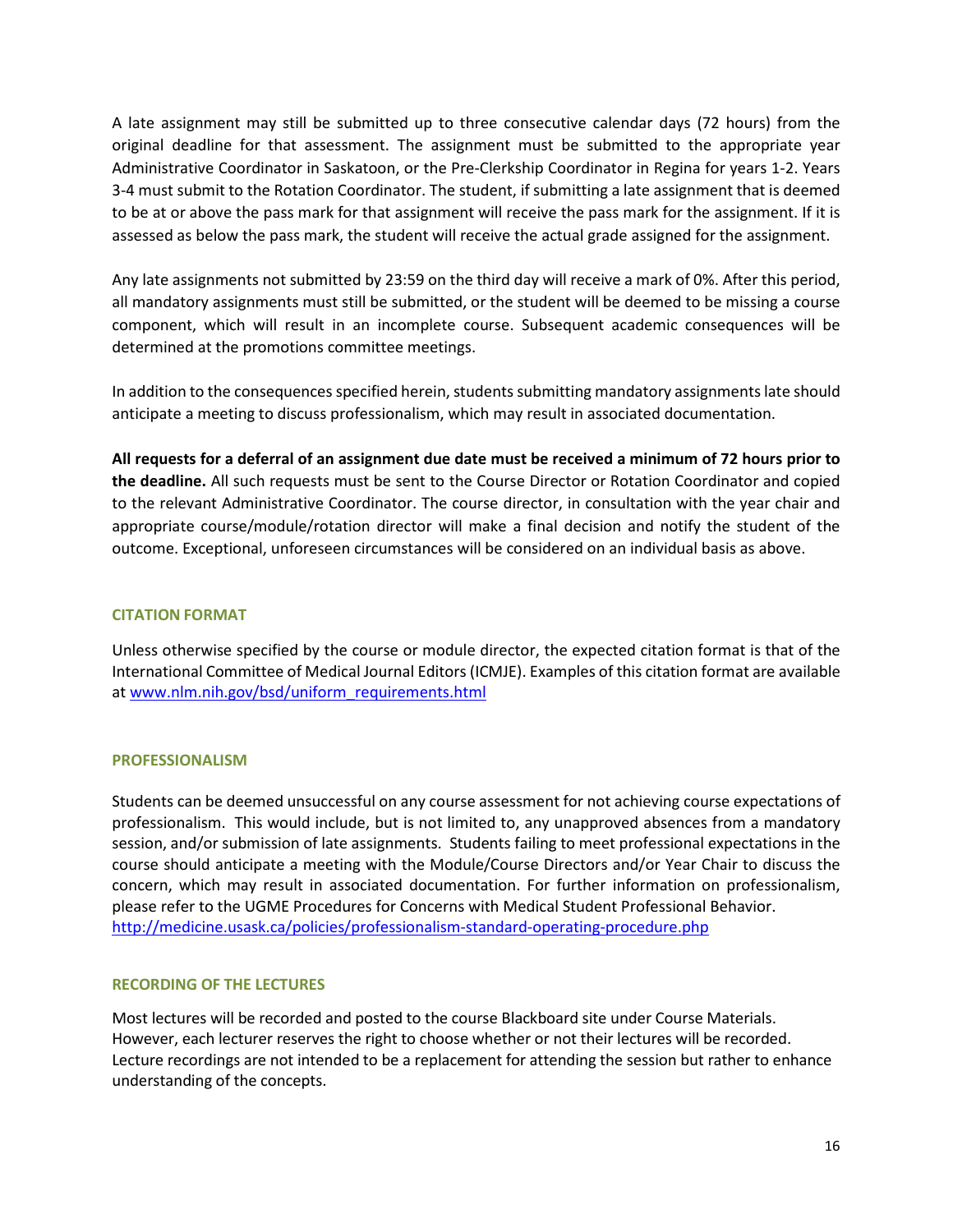Please remember that course recordings belong to your instructor, the University, and/or others (like a guest lecturer) depending on the circumstance of each session, and are protected by copyright. Do not download, copy, or share recordings without the explicit permission of the instructor.

For questions about recording and use of sessions in which you have participated, including any concerns related to your privacy, please contact the UGME administrative coordinator for this course. More information on class recordings can be found in the Academic Courses Policy<https://policies.usask.ca/policies/academic-affairs/academic-courses.php#5ClassRecordings>

# **REQUIRED VIDEO USE:**

At times in this course you may be required to have your video on during video conferencing sessions, in order to support observation of skills, to support group learning activities, or for exam invigilation. It will be necessary for you to use of a webcam built into or connected to your computer.

For questions about use of video in your sessions, including those related to your privacy, contact your instructor.

# **COPYRIGHT**

Course materials are provided to you based on your registration in a class, and anything created by your professors and instructors is their intellectual property and cannot be shared without written permission. If materials are designated as open education resources (with a creative commons license) you can share and/or use in alignment with th[e CC license.](https://openpress.usask.ca/authoring/chapter/creative-commons-licenses/) This includes exams, PowerPoint/PDF slides and other course notes. Additionally, other copyright-protected materials created by textbook publishers and authors may be provided to you based on license terms and educational exceptions in the Canadian Copyright Act (se[e http://laws-lois.justice.gc.ca/eng/acts/C-42/index.html\).](http://laws-lois.justice.gc.ca/eng/acts/C-42/index.html)

**Before you copy or distribute others' copyright-protected materials, please ensure that your use of the materials is covered under the University's Fair Dealing Copyright Guidelines available a[t https://library.usask.ca/copyright/general-information/fair-dealing-guidelines.php](https://library.usask.ca/copyright/general-information/fair-dealing-guidelines.php)**. For example, posting others' copyright-protected materials on the open web is not covered under the University's Fair Dealing Copyright Guidelines, and doing so requires permission from the copyright holder.

For more information about copyright, please visit [https://library.usask.ca/copyright/index.phpw](https://library.usask.ca/copyright/index.php)here there is information for students available at [https://library.usask.ca/copyright/students/rights.php,](https://library.usask.ca/copyright/students/rights.php) or contact the University's Copyright Coordinator at [mailto:copyright.coordinator@usask.ca o](mailto:copyright.coordinator@usask.ca)r 306-966- 8817.

# **INTEGRITY DEFINED (FROM THE OFFICE OF THE UNIVERSITY SECRETARY)**

Although learning in a remote context is different, the rules and principles governing academic integrity remain the same. If you ever have questions about what may or may not be permitted, ask your instructor. Students have found it especially important to clarify rules related to exams administered remotely and to follow these carefully and completely.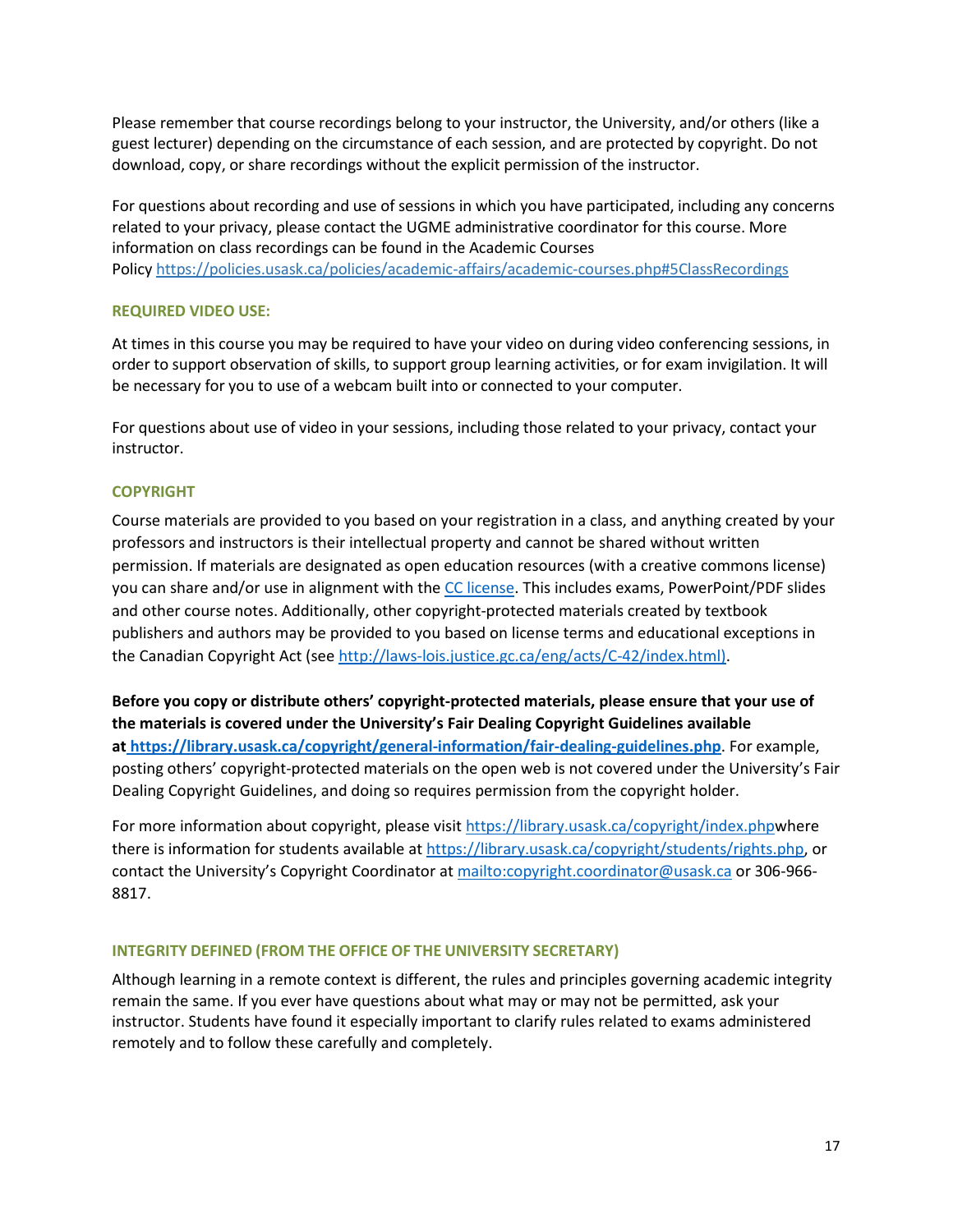The University of Saskatchewan is committed to the highest standards of academic integrity [\(https://academic-integrity.usask.ca/\)](https://academic-integrity.usask.ca/). Academic misconduct is a serious matter and can result in grade penalties, suspension, and expulsion.

# **Prepare for Integrity**

Students are expected to act with academic integrity.

- Students are encouraged to complete the Academic Integrity Tutorial to understand the fundamental values of academic integrity and how to be a responsible scholar and member of the USask community (tutorial link: [https://libguides.usask.ca/AcademicIntegrityTutorial\)](https://libguides.usask.ca/AcademicIntegrityTutorial).
- Students can access campus resources that support development of study skills, time and stress management, and ethical writing practices important for maintaining academic integrity and avoiding academic misconduct.

# **Responses to Misconduct**

Students are expected to be familiar with the academic misconduct regulations [\(https://governance.usask.ca/student-conduct-appeals/academic-misconduct.php#About\)](https://governance.usask.ca/student-conduct-appeals/academic-misconduct.php#About).

- Definitions appear in Section II of the academic misconduct regulations.
- The academic misconduct regulations apply regardless of type of assessment or presence of supervision during assessment completion.
- Students are advised to ask for clarification as to the specific expectations and rules for assessments in all of their courses.
- Students are urged to avoid any behaviour that could result in suspicions of cheating, plagiarism, misrepresentation of facts. Students should note that posting copyrighted course materials (e.g., notes, questions, assignments or exams) to third party websites or services or other forum or media without permission is an academic or non-academic misconduct offense.

Non-academic offenses are dealt with under the [Standard of Student Conduct in NonAcademic Matters](https://governance.usask.ca/student-conduct-appeals/non-academic-misconduct.php)  [and Regulations and Procedures for Resolution of Complaints and Appeals.](https://governance.usask.ca/student-conduct-appeals/non-academic-misconduct.php)

# **EXAMINATIONS WITH ACCESS AND EQUITY SERVICES (AES)**

Students who have disabilities (learning, medical, physical, or mental health) are strongly encouraged to register with Access and Equity Services (AES) if they have not already done so. Students who suspect they may have disabilities should contact the Student Affairs Coordinator at the Office of Student Affairs (OSA) for advice and referrals. In order to access AES programs and supports, students must follow AES policy and procedures. For more information, [www.students.usask.ca/aes](http://www.students.usask.ca/aes) or contact AES at 966-7273 or [aes@usask.ca.](mailto:aes@usask.ca)

Students registered with AES may request alternative arrangements for mid-term and final examinations.

Students must arrange such accommodations through the Office of Student Affairs (OSA) by the stated deadlines. Instructors shall provide the examinations for students who are being accommodated by the deadlines established by AES.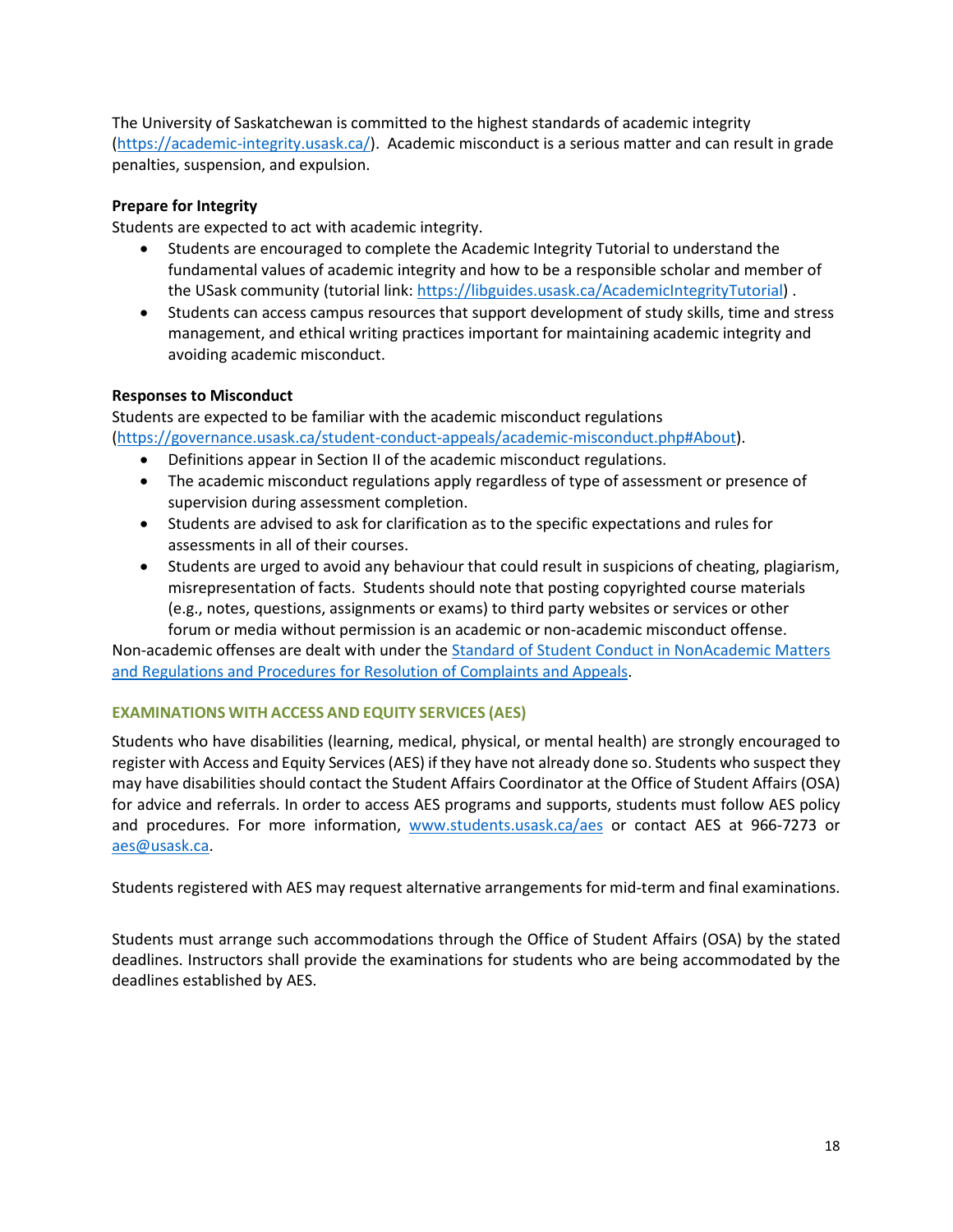# **STUDENT SUPPORTS**

#### **COLLEGE OF MEDICINE, OFFICE OF STUDENT AFFAIRS**

Student Affairs offers confidential support and advocacy at arm's length from the academic offices.

For more information please contact:

COM Student Affairs Coordinator (Saskatoon), Edith Conacher a[t edith.conacher@usask.ca](mailto:edith.conacher@usask.ca) or (306) 966- 4751

COM and the School of Rehabilitation Science Coordinator (Saskatoon), Bev Digout a[t bev.digout@usask.ca](mailto:bev.digout@usask.ca) or (306) 966-8224

Administrative Assistant (Saskatoon) Kacia Whilby at [kacia.whilby@usask.ca](mailto:kacia.whilby@usask.ca) or (306) 966-7331

COM Student Affairs Coordinator (Regina), Lisa Persaud at [lisa.persaud@saskhealthauthority,ca](mailto:lisa.persaud@saskhealthauthority,ca) or (306) 766-0620

Student Affairs Director, Dr. Nicole Fahlman (Regina) at [nicole.fahlman@usask.ca](mailto:nicole.fahlman@usask.ca) or (306) 209-0142

Student Affairs Director, Dr. Tiann O'Carroll (Regina) at [tiann.ocaroll@usask.ca](mailto:tiann.ocaroll@usask.ca) or (306) 529-0777

OSA Associate Michelle [Grove at michelle.grove@saskhealthauthority.ca](mailto:Grove%20at%20michelle.grove@saskhealthauthority.ca--(306)) or (306) 766-0553

COM Student Affairs Director (Prince Albert) Dr. Dale Ardell at [drardellpc@sasktel.net](mailto:drardellpc@sasktel.net) or (306) 763-8888

#### **ACADEMIC HELP FOR STUDENTS**

The University Library offers a range of learning and academic support to assist USask undergrad and graduate students. For information on specific services, please see the Learning page on the Library web sit[e https://library.usask.ca/support/learning.php.](https://library.usask.ca/support/learning.php)

Remote learning support informatio[n https://students.usask.ca/remote-learning/index.php](https://students.usask.ca/remote-learning/index.php) Class and study tips<https://students.usask.ca/remote-learning/class-and-study-tips.php> Remote learning tutorial [https://libguides.usask.ca/remote\\_learning](https://libguides.usask.ca/remote_learning) Study skills materials for online learning https://libguides.usask.ca/studyskills A guide on netiquette, principles to guide respectful online learning interactions <https://teaching.usask.ca/remote-teaching/netiquette.php>

#### **TEACHING, LEARNING AND STUDENT EXPERIENCE**

Teaching, Learning and Student Experience (TLSE) provides developmental and support services and programs to students and the university community. For more information, see the students' web site [http://students.usask.ca.](http://students.usask.ca/)